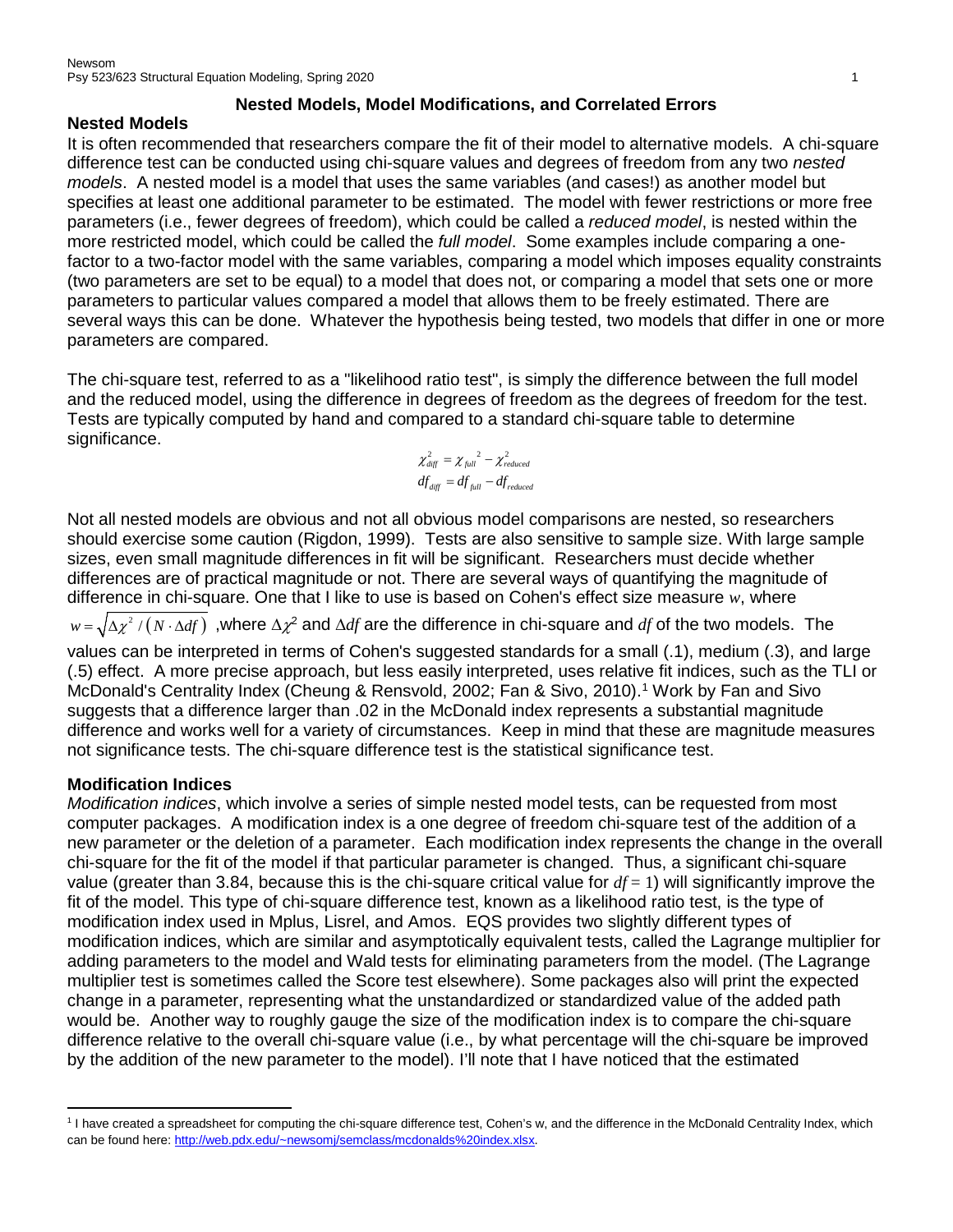standardized parameter changes do not always correspond exactly to the values obtained after the changes in made in the model.

I suggest that you make one modification at a time, because each change may affect other parameters in the model and may, therefore, alter the relative importance of modification indices in a revised model. Keep in mind that many modifications to a model are considered by reviewers to be exploratory. Modifications can lead to development of incorrect models (MacCallum, 1986). Because a large number of tests are conducted when modification indices are requested, the group of tests are subject to familywise error (alpha inflation). I suggest that when changes are made they are reported and that you make sure they can be theoretically justified.

# **Chi-square Difference Tests with Non-normal Data**

I would like to briefly mention here that, with robust chi-square adjustments for non-normal data, it is not appropriate to use a simple difference in chi-square values, and a weighted correction is required (Satorra & Bentler, 1999; Satorra & Bentler, 2010). Mplus allows the user to specify difference tests (DIFFTEST) and saves out information from the first model and compares it to the second model. I also have an Excel sheet that I use to compute correct difference test if another package is used. I will return to this issue when we discuss remedies for non-normal data later in the course.

# **Correlated Errors**

One nested model modification that is fairly commonly mentioned by researchers, is an addition to the measurement model that allows measurement errors (or, better, "measurement residuals") to be correlated.<sup>[2](#page-1-0)</sup> Typically, researchers begin testing a confirmatory factor model by assuming that measurement residuals are independent of one another (known sometimes as "local independence"). This assumption implies that the variance of a particular item not caused by the factor has a source that is unique to that particular variable. This assumption is not always valid, so researchers may incorporate correlated errors in a factor model. Inclusion of the correlation will decrease the loadings for the items involved if the correlation is positive. The following figure graphically illustrates a correlation between errors for items 3 and 4.



Correlated errors are often due to similar item wording or content (e.g., questions "I feel blue whenever my spouse is around" and "I feel sad whenever my spouse is around" from a life satisfaction measure). In this example, there is systematic variance shared by these two items (perhaps due to the phrasing or feelings specific to the spouse) that is not due to the factor. The basis for including a correlation between measurement residuals can be data driven (e.g., suggested by modification indices) or theoretically driven. A common, and theoretically motivated, application is in longitudinal research in which the measurement residual for the same variable is correlated over time (Newsom, 2015). Data driven correlated errors will likely appear exploratory to reviewers, but my experience is that one or two conceptually justified correlated errors added post hoc are not met with too much resistance. Correlated errors also may be used to account for method effects (e.g., telephone interviews and face-to-face interviews, observation vs. self-report). One common type of method effect that you may encounter has to do with items that are positively or negatively worded (e.g., "I find statistics dreadful" vs. "I find statistics most interesting"; see Tomás & Oliver, 1999, for detailed discussion). In such cases, model misfit is indicated for correlations among measurement

<span id="page-1-0"></span>l <sup>2</sup> It is most common to describe the errors associated with indicators as "measurement errors" when they really represent other sources of error, something better termed a *unique error* or a *unique component*, and so I prefer the term measurement residual, which does not necessarily imply random measurement error. Essentially the unique error is any source of variation in the indicator that is not accounted for by the latent variable and may include systematic or meaningful causes. In other words, we should think about unique errors as any variation in the indicator due to unknown sources (i.e., not accounted for by the latent variable). It is unique systematic variance that is correlated, not random error.